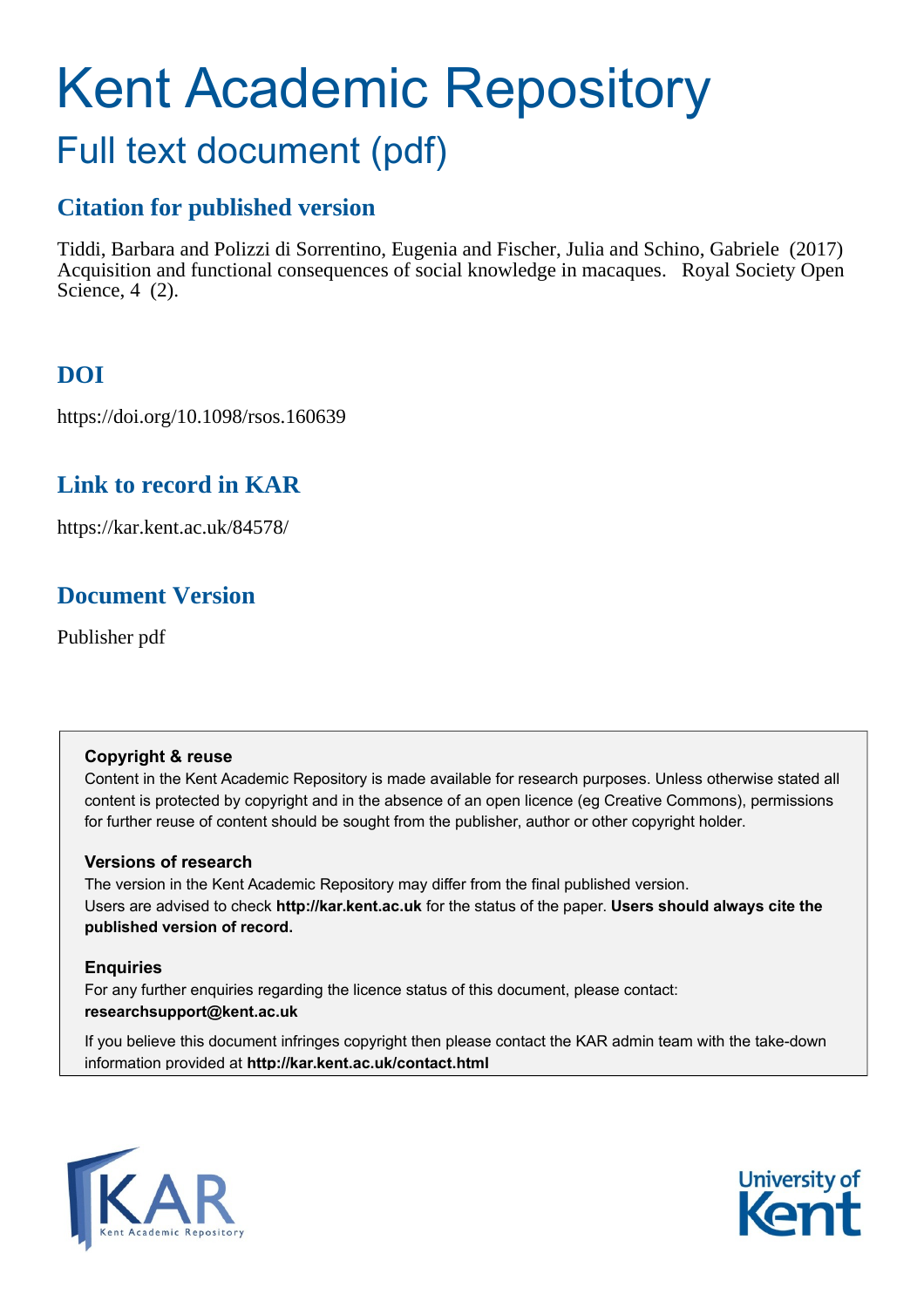# **ROYAL SOCIETY OPEN SCIENCE**

### **rsos.royalsocietypublishing.org**

# Research



**Cite this article:**Tiddi B, Polizzi di Sorrentino E, Fischer J, Schino G. 2017 Acquisition and functional consequences of social knowledge in macaques.R. Soc. open sci. **4**: 160639. http://dx.doi.org/10.1098/rsos.160639

Received: 2 September 2016 Accepted: 4 January 2017

### **Subject Category:**

Biology (whole organism)

**Subject Areas:** behaviour/cognition/evolution

#### **Keywords:**

social cognition, inter-individual differences, redirected aggression, kinship, primates

**Author for correspondence:** Barbara Tiddi

e-mail: [batiddi@gmail.com](mailto:batiddi@gmail.com)

[figshare.c.3672196.](https://dx.doi.org/10.6084/m9.figshare.c.3672196)

# Acquisition and functional consequences of social knowledge in macaques

Barbara Tiddi<sup>1,2</sup>, Eugenia Polizzi di Sorrentino<sup>3</sup>, Julia Fischer<sup>1</sup> and Gabriele Schino<sup>3</sup>

<sup>1</sup>Cognitive Ethology Laboratory, German Primate Center, 37077 Göttingen, Germany 2 Department of Behavioral Ecology, Johann-Friedrich-Blumenbach Institute for Zoology and Anthropology, University of Göttingen, 37077 Göttingen, Germany <sup>3</sup>Istituto di Scienze e Tecnologie della Cognizione, Consiglio Nazionale delle Ricerche, 00197 Rome, Italy

**BT, [0000-0002-1832-835X](http://orcid.org/0000-0002-1832-835X)** 

To manoeuvre in complex societies, it is beneficial to acquire knowledge about the social relationships existing among group mates, so as to better predict their behaviour. Although such knowledge has been firmly established in a variety of animal taxa, how animals acquire such knowledge, as well as its functional significance, remains poorly understood. In order to understand how primates acquire and use their social knowledge, we studied kin-biased redirected aggression in Japanese macaques (*Macaca fuscata*) relying on a large database of over 15 000 aggressive episodes. Confirming previous research, macaques redirected aggression preferentially to the kin of their aggressor. An analysis that controlled for the rate of affiliation between aggressors and targets of redirection showed that macaques identified the relatives of group mates on the basis of the frequency of their ongoing associations. By contrast, having observed group mates interact with their mother as infants did not increase the monkeys' success in correctly identifying kin relationships among third parties. Inter-individual variation in the successful identification of the kin of aggressors and in redirecting aggression accordingly translated into differences in the amount of aggression received, highlighting a selective advantage for those individuals that were better able to acquire and use social knowledge.

# 1. Introduction

Following kin selection theory, there is a high premium for distinguishing one's own kin from non-kin, and kin recognition is, accordingly, a ubiquitous phenomenon [1,2]. For animals living in complex societies with highly differentiated relationships, it is deemed to be adaptive to extend this recognition to kinship

THE ROYAL SOCIETY PUBLISHING

Electronic supplementary material is available online at [https://dx.doi.org/10.6084/m9.](https://dx.doi.org/10.6084/m9.figshare.c.3672196)

> 2017 The Authors. Published by the Royal Society under the terms of the Creative Commons Attribution License http://creativecommons.org/licenses/by/4.0/, which permits unrestricted use, provided the original author and source are credited.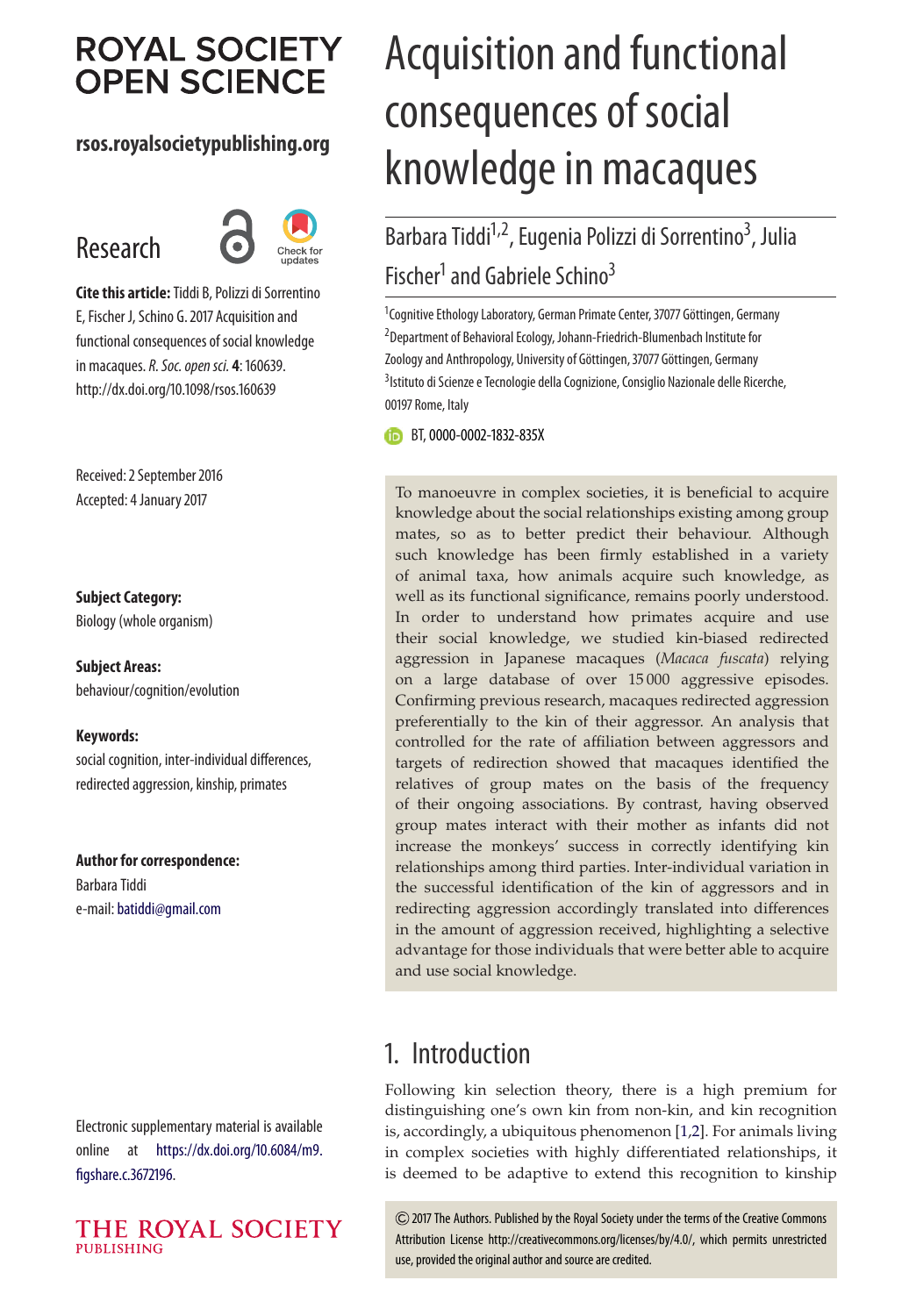**2**

among third parties. Indeed, in the last 35 years, it has become clear that several primate and nonprimate species can recognize the kinship ties that exist among other individuals (as well as other types of social relationships among third parties [3–6]). Knowledge of third-party social relationships informs us about two important aspects of animal cognition. First, it shows that some animal species can acquire a non-egocentric understanding of their social world. Second, it shows that they can organize their social knowledge by assigning dyadic relationships to categories such as 'kin'. Interestingly, primates can also classify dyadic relationships according to multiple criteria simultaneously [7] or even classify them hierarchically [8], while nothing is known about multiple classification in non-primate species.

Despite the progress in the study of animal social cognition, two important aspects remain poorly understood. First, we know very little about how animals acquire their social knowledge and, in particular, how they come to recognize third-party social relationships [9]. Second, we know even less about the extent to which individual variation in social knowledge relates to differences in individual behaviour, and how this may in turn affect fitness [10].

A widely accepted hypothesis about how animals acquire knowledge about the kinship relations of other individuals is that kin are identified on the basis of their ongoing degree of association [11] (Hypothesis 1). For example, Seyfarth & Cheney ([5], pp. 635–636) wrote: 'it is hard to imagine how a monkey could learn that two other individuals were members of the same matriline except by grouping them together by virtue of their high rates of association'. According to this hypothesis, group-living animals such as primates would monitor the social interactions of group mates and use such information to build and maintain some sort of dyadic 'index of association'. Such an index would provide a rule of thumb according to which kinship could be estimated. Social behaviour would then be regulated accordingly.

Humans, however, can also rely on the predictable changes in socialization agents that occur across the life cycle. For example, they can remember kin-specific interactions such as parent–infant care for long periods, and thus know that two individuals are related even in the absence of current association. For example, Lieberman *et al.* [12] suggested that humans recognize their siblings (and bias behaviour accordingly) on the basis of the perinatal association of the sibling with their own mother, that is, that they recognize a kinship tie between third parties (one's own sibling and mother) on the basis of past maternal care rather than ongoing association. Obviously, humans also consciously attribute kinship relationships to third parties on the basis of episodic memories of observed maternal care or other early family interactions, and even on the basis of received verbal accounts of such interactions. Considering the complexity of their social interactions and cognitive abilities, it is possible to hypothesize that nonhuman primates use similar (directly obtained) information and identify the kin of others on the basis of the past observation of kin-specific interactions such as mother–infant care (Hypothesis 2). To our knowledge, these two hypotheses have never been tested, despite their leading to simple and testable predictions. Hypothesis 1 predicts that animals should not distinguish between the kin and the 'friends' of others, i.e. between dyads composed of kin and dyads of individuals that happen to show high rates of association in the absence of kinship ties. Hypothesis 2 predicts that animals should in contrast distinguish between the kin and the friends of others, but only if they have had the possibility to observe them as infants.

The evaluation of the fitness consequences of inter-individual variation in cognitive performance has rarely been attempted [6,10,13]. A few studies showed that males that are better at solving ecological problems enjoyed greater female preference (suggesting sexual selection may favour the evolution of higher cognitive abilities; [14,15]) or produced larger clutches [16]. It is more difficult to evaluate the fitness consequences of inter-individual variation in social knowledge, and indeed no study has ever shown that any benefit is directly associated with increased social cognitive performance. The only study that addressed this issue [17] showed that female baboons that scored higher on a personality dimension associated with stronger and longer lasting positive social relationships (themselves associated with increased fitness) were also more responsive in playback experiments involving the understanding of others' social relationships.

Agonistic interactions form an aspect of primate social life that has relevant fitness consequences [18] and in which primates make use of the most complex features of their social cognition. Indeed, the recognition of third-party kin relationships has first been shown in this context ([19], see also [20]). Also, the recruitment of allies during aggressive confrontations has been used to show that primates arrange group mates into a linear hierarchy and thus have a non-egocentric view of the dominance structure of their group [21,22]. In particular, the events following the receipt of aggression constitute an aspect of primate sociality that lends itself to tackling the unresolved issues about social cognition outlined above. On receiving aggression, primates respond by adopting one of several strategies, each leading to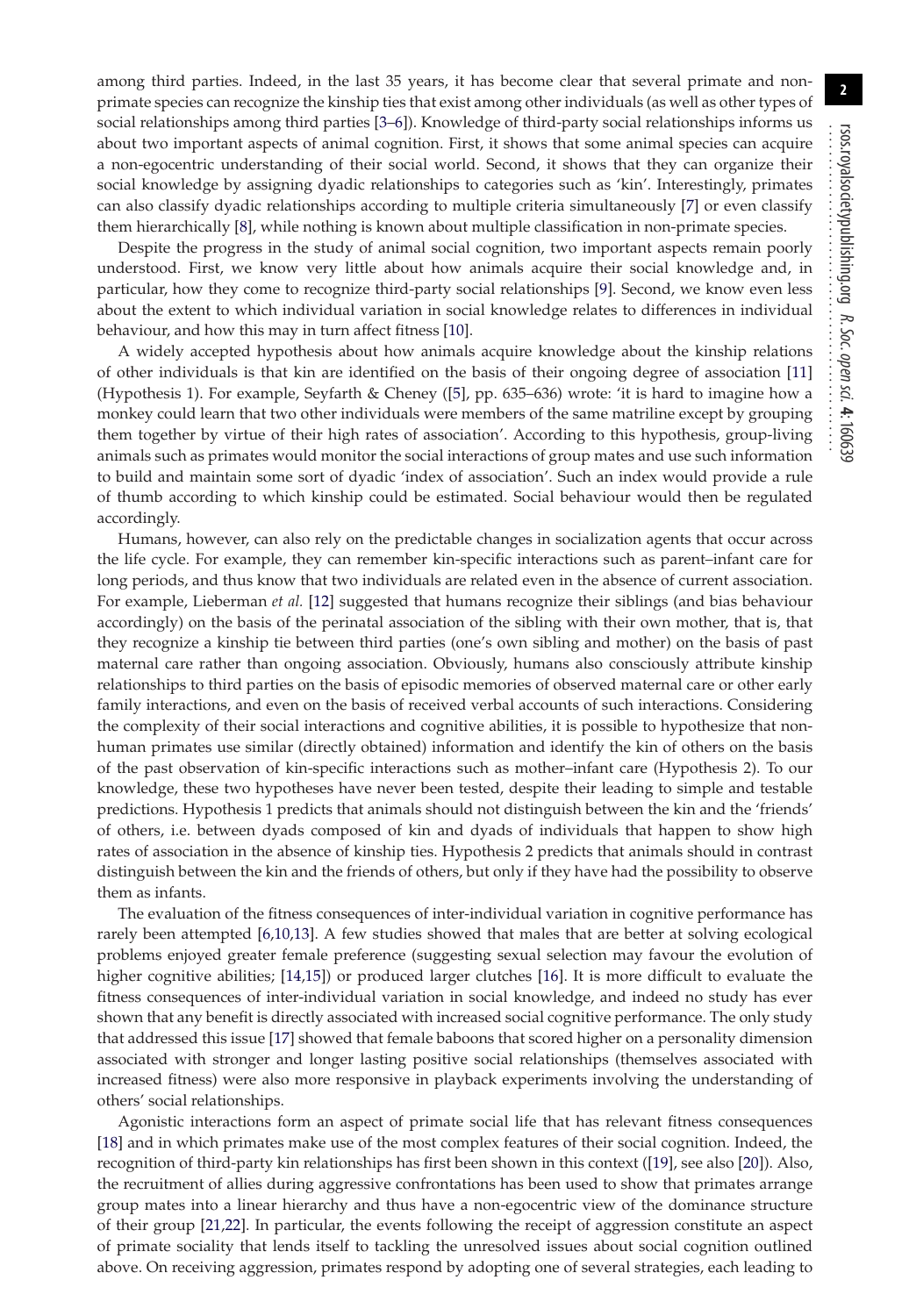complex chains of events [23]. Two of the most common events that follow the receipt of aggression are of interest here: redirected aggression by the victim and renewed aggression by the original aggressor (see electronic supplementary material, figure S1 for a schematic of these events). These are both phenomena that appear to be widespread across the primate order [23,24].

It has been repeatedly shown that redirected aggression is often targeted at the kin of the original aggressor, thus indicating that the victim is aware of the kinship relationship that exists between the original aggressor and the target of redirected aggression [3,25–28]. This social setting thus offers the possibility to investigate the acquisition of social knowledge. Specifically, by evaluating whether monkeys distinguish between the kin and friends of other group members, one can test the two hypotheses outlined above about the role of ongoing and past association in identifying kinship relationships. Furthermore, by evaluating whether redirecting aggression to the kin of the aggressor is associated (either in the short or long term) with a reduction in received aggression, one can also test whether variation in the identification of kin is related to variation in the benefit of reduced received aggression. We addressed these issues relying on a large database of over 15 000 aggressive episodes recorded while studying a group of captive Japanese macaques (*M. fuscata*). We used randomly created control points to compare the behaviour of macaques after receiving aggression with an appropriate control. Control points were created by shifting the timing of observed aggressive episodes, and retained the identities of the aggressors and victims (see details in Material and methods). Control points thus allowed a comparison of the observed versus expected timing of redirected aggression, as well as a comparison of the observed versus expected degree of kinship between aggressors and targets of redirection.

We show that macaques identify the relatives of group mates on the basis of their ongoing frequent association, and that inter-individual differences in the ability to recognize kin translate into differential benefits in terms of reduced received aggression.

## 2. Results

### 2.1. Redirected aggression and its targets

Japanese macaques were much more likely to attack a third individual after receiving aggression than after control points. Overall, aggression to a third party occurred before the end of the observation session in 13.8% of cases after receiving aggression and only in 9.3% of cases after control points (survival analysis:  $\chi^2$  = 205.39, d.f. = 1, *p* < 0.001; electronic supplementary material, figure S3). Thus, redirecting received aggression to a third party was a phenomenon at play in our study group.

The degree of kinship between the aggressor and the target of redirection was higher than that expected on the basis of control points, showing that macaque victims redirected aggression preferentially to the kin of their aggressors (within-subject linear regression: coeff.  $= 0.027$ ,  $t = 4.38$ , d.f. = 56, *p* < 0.001; figure 1*a*).

Excluding all cases in which the target of redirection was a relative of the aggressor, the association score (Composite Sociality Index, CSI, [29]; calculated on the basis of data recorded over the whole year of observation) between the aggressor and the target of redirection was higher than that expected on the basis of control points (coeff.  $= 0.204$ ,  $t = 3.31$ , d.f.  $= 56$ ,  $p = 0.002$ ; figure 1*b*). Thus, along with redirecting aggression to the kin of the aggressor, victims also redirected aggression preferentially to the non-kin 'friends' of their aggressors. This held true also when kin were included and the effect of kinship was controlled for (coeff.  $= 0.629$ ,  $t = 6.79$ , d.f.  $= 56$ ,  $p < 0.001$ ).

In order to assess the role of social association in the choice of the target of redirected aggression (i.e. to understand how macaques identified the kin of their aggressors), we tested again whether the degree of kinship between the aggressor and the target of redirection was higher than that expected on the basis of control points, now controlling for the association score (CSI) between the aggressor and the target of redirection. Controlling for CSI, the degree of kinship between the aggressor and the target of redirection was no longer higher than expected (coeff.  $= 0.002$ ,  $t = 0.54$ , d.f.  $= 56$ ,  $p = 0.588$ ; figure 2). The coefficient obtained in this analysis was also significantly lower than the corresponding coefficient in the analysis above that did not control for CSI  $(t = -12.93, d.f. = 54, p < 0.001)$ . These results suggest macaques use ongoing overall association rather than actual kinship between third parties in order to choose the target of their redirected aggression, thus supporting Hypothesis 1.

In order to assess the influence of having observed maternal perinatal associations on the macaque ability to distinguish between the kin and friends of other individuals, we repeated the analysis above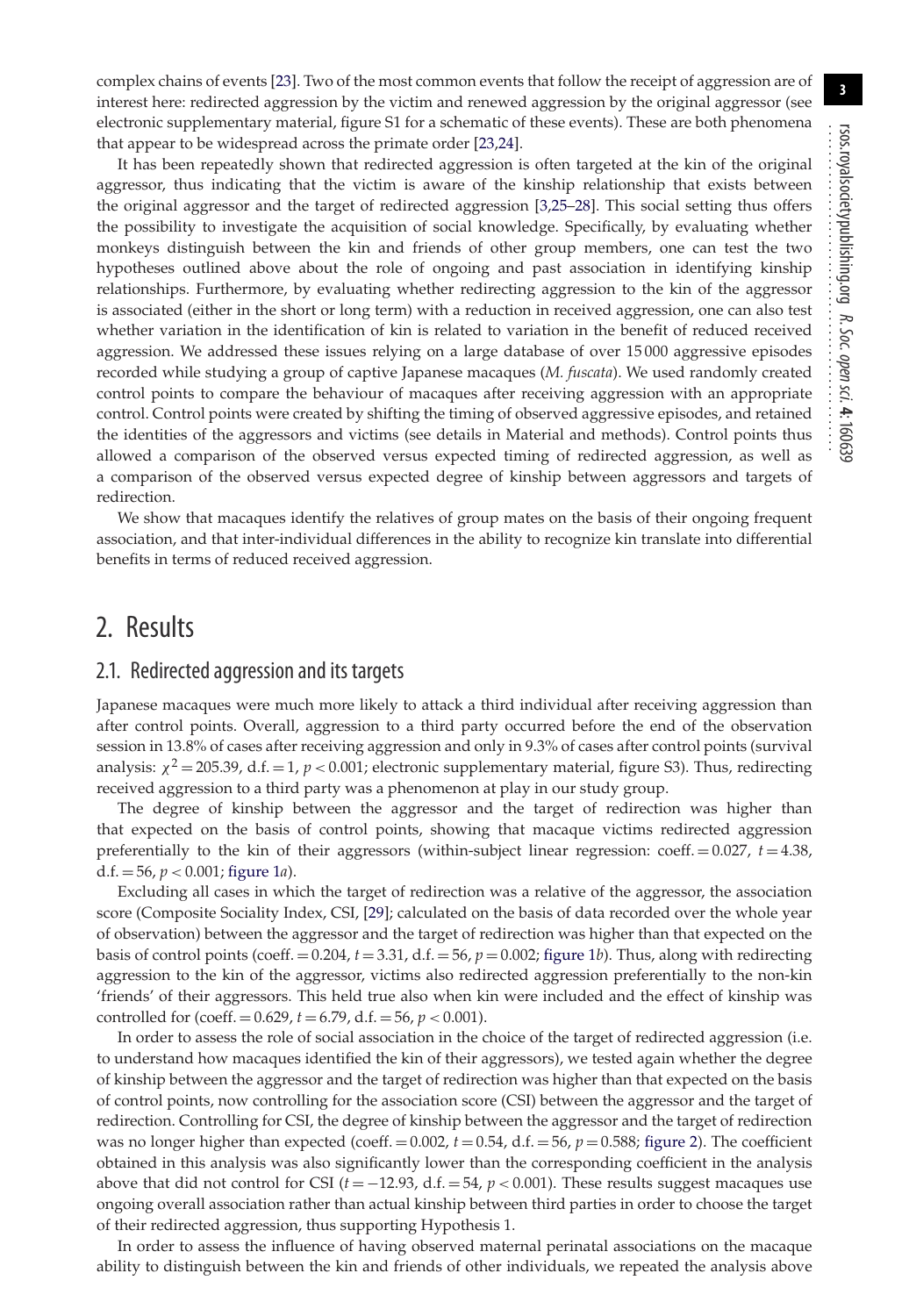

Figure 1. Kinship and affiliation between aggressor and target of redirection. (a) Degree of maternal kinship between aggressor and target of redirection after observed aggressive episodes ( $N = 1001$ ) or after control points ( $N = 744$ ). (b) CSI between aggressor and target of redirection after observed aggressive episodes ( $N = 1890$ ) or after control points ( $N = 1307$ ). Marginal means and standard errors are shown.



**Figure 2.** Kinship between aggressor and target of redirection, controlling for affiliation. Degree of maternal kinship between aggressor and target of redirection after observed aggressive episodes ( $N = 1101$ ) or after control points ( $N = 744$ ), controlling for the CSI between aggressor and target of redirection. Marginal means and standard errors are shown.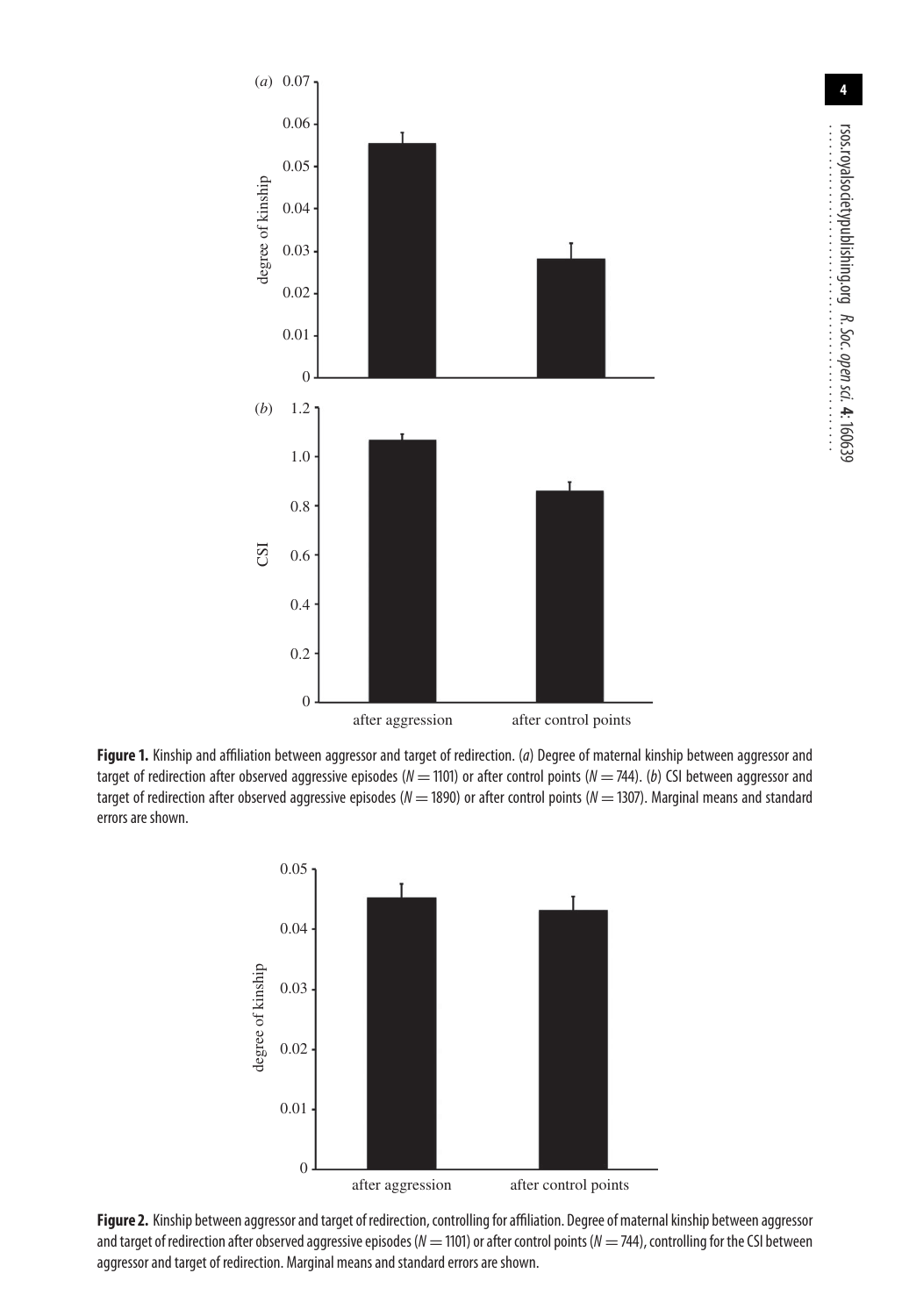

**Figure 3.** Kinship between aggressor and target of redirection when the victim was older than both, controlling for affiliation. Degree of maternal kinship between aggressor and target of redirection after observed aggressive episodes ( $N = 239$ ) or after control points  $(N = 153)$ , controlling for the CSI between aggressor and target of redirection and including only those aggressive episodes in which the victim was older than both the aggressor and the target of redirection. Marginal means and standard errors are shown.

including only those aggressive episodes in which the victim was older than the aggressor or older than both the aggressor and the target of redirection. Again, the degree of kinship between the aggressor and the target of redirection was not higher than that expected on the basis of control points when CSI was controlled for (coeff. = 0.011, *t* = 1.18, d.f. = 42, *p* = 0.245 and coeff. = −0.006, *t* = −0.64, d.f. = 38, *p* = 0.523, respectively; figure 3). Also, controlling for CSI resulted in significant decreases in the coefficients (*t* = −6.75, d.f. = 40, *p* < 0.001 and *t* = −35.26, d.f. = 36, *p* < 0.001, respectively). Including only those cases in which the victim was at least 4 years old (and thus beyond the juvenile years) at the time of the aggressor's birth (or of both the aggressor's and the target's birth) did not change the results (coeff. = 0.017, *t* = 1.01, d.f. = 27, *p* = 0.319 and coeff. = −0.009, *t* = −0.63, d.f. = 25, *p* = 0.531, respectively). Again, controlling for CSI resulted in significant decreases in the coefficients (*t* = −3.89, d.f. = 25,  $p < 0.001$  and  $t = -2.87$ , d.f. = 23,  $p = 0.009$ , respectively). These results show that having observed mother–infant interactions does not improve the macaque ability to distinguish between the kin and friends of their opponent when choosing the target of their redirected aggression, thus contradicting Hypothesis 2.

Summarizing, macaques redirected aggression preferentially to the kin of their aggressor, and identified them on the basis of their ongoing overall association. Macaques also redirected aggression to the non-kin friends of their aggressor. Thus, macaques redirected aggression preferentially towards all individuals showing close association with their aggressors, but did not distinguish the aggressor's kin from the aggressor's friends.

### 2.2. Short-term consequences of redirected aggression

Japanese macaque victims were much more likely to be attacked again by the same aggressor after a first aggressive episode than after control points. Overall, received aggression by the original aggressor occurred again before the end of the observation session in 6.9% of cases after receiving aggression and only in 1.3% of cases after control points (survival analysis:  $\chi^2$  = 631.49, d.f. = 1, *p* < 0.001; electronic supplementary material, figure S4). Similarly, victims were more likely to be attacked again by a third individual. Overall, received aggression by a third party occurred before the end of the observation session in 18.5% of cases after receiving aggression and only in 12.4% of cases after control points (survival analysis:  $\chi^2$  = 261.03, d.f. = 1, *p* < 0.001).

Redirecting aggression did not reduce the probability of receiving further aggression by the original aggressor (within-subject logistic regression: coeff. = 0.173, *z* = 1.21, *p* = 0.226). The effect of redirection on the probability of receiving further aggression by the original aggressor was also not modulated either by the degree of kinship between the aggressor and the target of redirection (coeff. = −1.027, *z* = −0.58,  $p = 0.560$ ) or by their association score (excluding all cases in which the target of redirection was a kin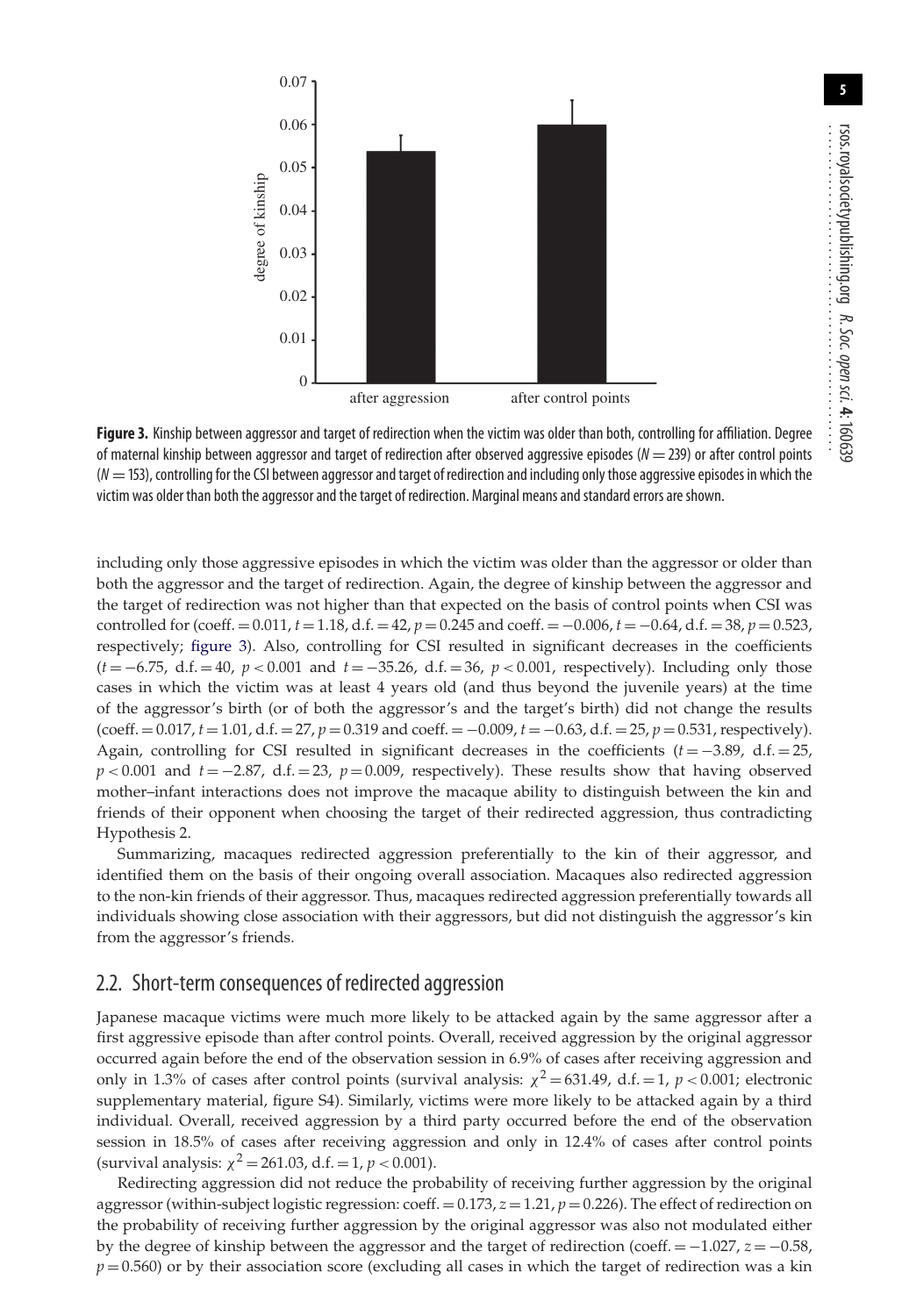

**Figure 4.** Aggression and victim's redirection to own kin. Aggression given (episodes per hour) in relation to the probability that the victim redirects aggression to one's own kin. Each point represents a different dyad ( $N = 1428$ ).



Figure 5. Aggression received and redirection on the aggressor's kin. Aggression received (episodes per hour) in relation to the probability to redirect aggression to the aggressor's kin. Each point represents a different individual ( $N = 57$ ).

of the aggressor) (coeff.  $= 0.104$ ,  $z = 1.65$ ,  $p = 0.100$ ). Redirecting aggression caused an increase in the probability of receiving further aggression by a third party (coeff.  $= 0.405$ ,  $z = 4.75$ ,  $p < 0.001$ ). Overall, redirecting aggression was not associated with any immediate benefit, regardless of the identity of its target.

### 2.3. Long-term consequences of redirected aggression

aggression

Based on dyadic aggression rates recorded over the entire study period, macaques tended to attack less those individuals who more often redirected received aggression to their (that is, the aggressor's) kin (within-subject linear regression: coeff.  $= -1.908$ ,  $t = -2.62$ , d.f.  $= 40$ ,  $p = 0.012$ ; controlling for rank difference and for sex and age of the victim, and excluding both aggressors with no kin in the group and related aggressor–victim dyads; figure 4). By contrast, macaques did not show less aggression to those individuals who more often redirected received aggression to their friends (coeff. = −0.714, *t* = −1.00,  $d.f. = 40$ ,  $p = 0.324$ ). When between-individual, rather than within-individual, variations were analysed, those individuals that redirected aggression more often to the kin of their aggressor received overall less aggression, while redirecting to the friends of the aggressor had no significant effect (controlling for rank, sex and age; coeff. = −0.983, *t* = −2.61, d.f. = 51, *p* = 0.012 and coeff. = −0.232, *t* = −0.43, d.f. = 51,  $p = 0.671$ , respectively; figure 5). These results suggest that redirecting aggression to the kin of the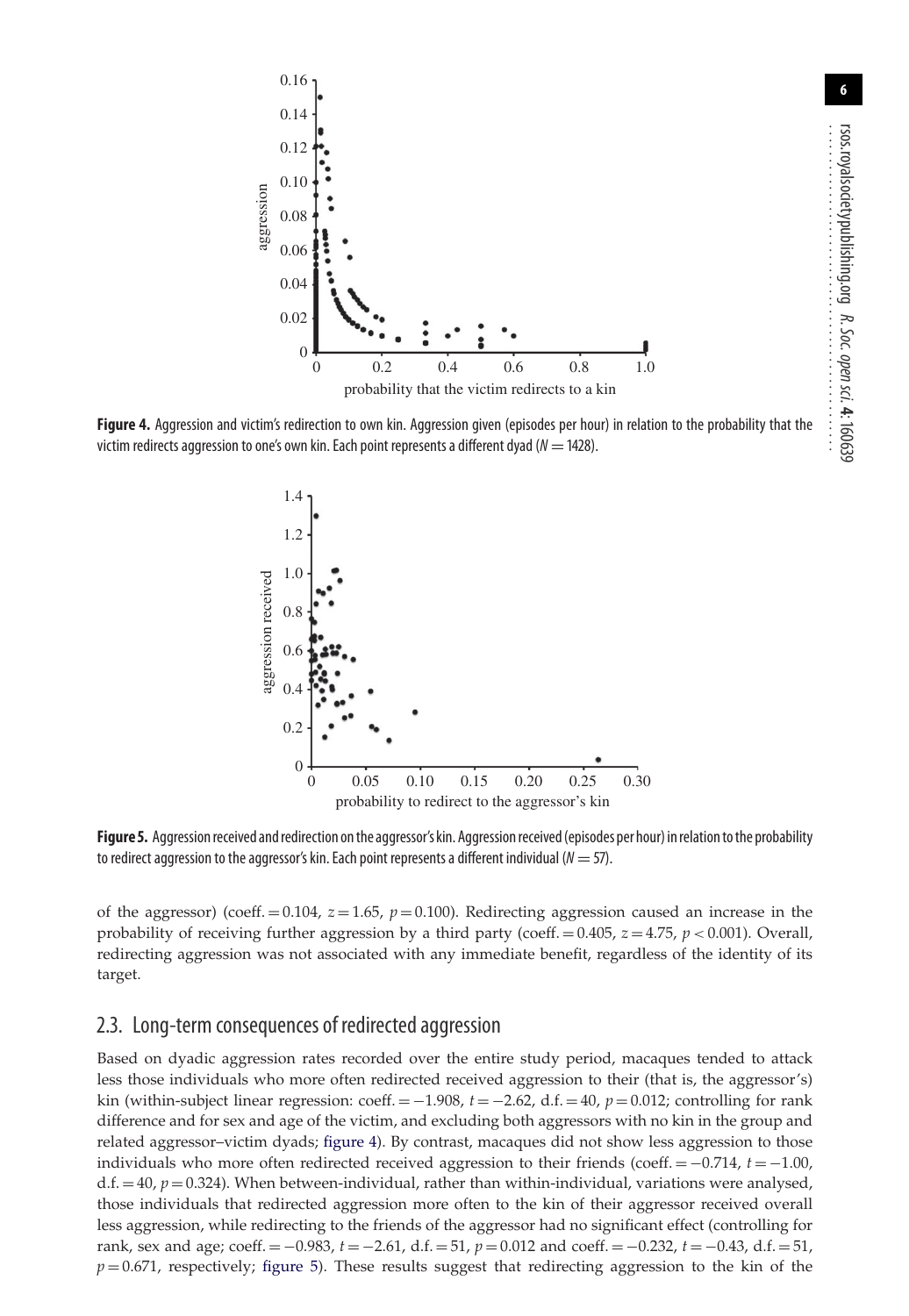**7**

aggressor was effective in reducing aggression received over the long term, while redirecting aggression to its friends was not.

## 3. Discussion

The Japanese macaques we observed in this study redirected aggression preferentially towards the kin of their aggressor, confirming the findings of several previous studies [3,25–28]. In principle, this result could be explained as a simple by-product of the spatial distribution of animals, because kin are likely to be found close to the original aggressor. We think, however, that the ability to recognize kin relationships among third parties cannot be fully explained as a by-product of spatial relationships for at least two reasons. First, this ability has been demonstrated in a variety of species in both wild and captive settings, that is, under variable spatial constraints. Indeed, it has also been demonstrated experimentally in contexts that are fully independent of spatial constraints [11,30]. Second, a previous study on this same social group showed that Japanese macaques are less (*not* more) likely to try to recruit a kin of their opponent during aggressive confrontations despite the presumed higher nearby availability of the kin of the opponent [7]. This showed that the recognition of kin relationships among third parties can easily overcome spatial constraints. Overall, although a role of spatial relationships in explaining kin-biased redirection cannot be completely ruled out, we favour a more cognitively rich interpretation.

Our results suggest macaques identified the kinship relationships of their group mates on the basis of the observation of their ongoing degrees of association. In fact, they also redirected aggression to the nonkin friends of their aggressor and, importantly, did not preferentially target the kin of their aggressor once the ongoing degree of association was controlled for (although lack of information about paternal kinship might have introduced some noise in the data). Furthermore, having had the possibility to observe group mates at an early life stage (i.e. during mother–infant interactions) did not increase the macaque ability to identify kinship relationships independently of ongoing association. These results support Hypothesis 1 over Hypothesis 2, that is, they support the hypothesis macaques identify the kin of others on the basis of their ongoing frequent association rather than on the basis of the past observation of kin-specific interactions. Ours is the first study that explicitly tests alternative hypotheses about how animals come to recognize kinship relationships among third parties, an ability central to the social life of several groupliving animals and essential for the management of their social relationships [23].

Interestingly, redirecting aggression to a kin or friend of the aggressor had no detectable shortterm consequences, so that macaques could not rely on simple contingencies to identify kinship and friendship relationships (see [28] for different results). At the same time, it is obvious that the simple observation of two individuals' frequent affiliative interactions is not associated with any immediate reward. Categorizing group mates into distinct groups (be they kin or friends) does not seem thus to rely on standard processes of associative learning such as the formation of equivalence classes (*contra* [31]), as these are generally formed on the basis of some history of direct or indirect reinforcement [32].

The preferential redirection of aggression to the kin of the aggressor was associated with long-term positive consequences in terms of reduced rates of aggression received, while redirecting to the friends of the aggressor was not associated with any long-term benefit. In principle, this negative association between aggression and redirection does not provide information on the direction of the underlying causal relations. That is, it is in principle possible either that variation in the behaviour of aggressors (i.e. variable aggression rates) drove variation in the behaviour of victims (variable probability to redirect to the kin of the aggressor), or the reverse. We note, however, that if variation in the behaviour of aggressors had caused variation in the behaviour of victims, then one would logically expect a positive, rather than negative, association. Victims would be expected to increase their redirection to the kin of the most frequent aggressors as a form of revenge. Thus, if variation in the behaviour of aggressors had caused variation in the behaviour of victims, the biological interpretation of the negative association we observed would be difficult. By contrast, a negative relation has an easier biological interpretation if one assumes the opposite direction of causal relations. We, therefore, suggest it was variation in the victims' ability to redirect aggression to the kin of aggressors that drove variation in the behaviour of aggressors.

The differential long-term response of aggressors to redirection targeted at their kin or at their friends constitutes a selective pressure on victims of aggression for distinguishing between the kin and friends of aggressors. Despite the possible role of this selective pressure, macaques did not adopt a more sophisticated strategy (identifying kin on the basis of their past history of interactions)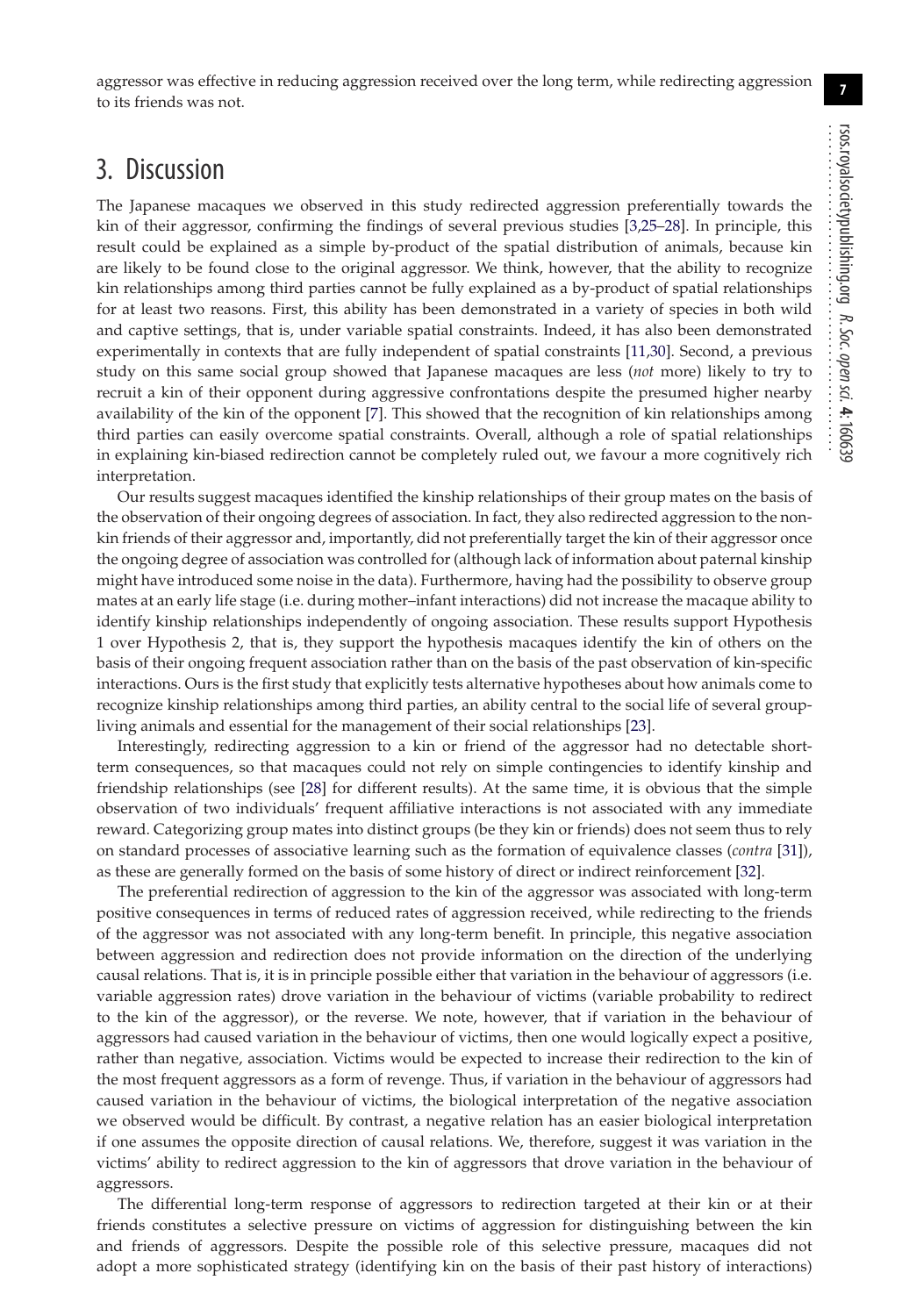and instead adopted a cognitively simpler strategy (identifying kin on the basis of their ongoing degree of association). Macaques were thus forced to adopt a suboptimal social strategy. However, as ongoing association does provide a reliable index of kinship (see the electronic supplementary material), this suboptimal strategy probably nevertheless constitutes an acceptable rule of thumb (see also [33]).

Our results on the long-term consequences of redirected aggression emphasize the importance of analysing inter-individual differences in the ability to make use of social knowledge [10]. Macaques attacked less often those group mates that more often redirected aggression to their kin, and individuals that redirected aggression more often to the kin of their aggressors received overall less aggression. Thus, the ability to correctly identify kin had positive functional consequences that provide a rare example of the benefit of social knowledge. It should be noted, however, that the benefits we demonstrated are only indirectly related to actual fitness benefits. We have shown that the ability to correctly use social knowledge is associated with patterns of aggression that are themselves known to be associated with health and reproductive benefits [18,34]. However, we still lack direct evidence linking variation in social knowledge with variation in fitness. This is in contrast to the good evidence relating the ability to form strong and enduring social bonds with actual fitness benefits [35–39]. Thus, identifying fitness benefits associated with social knowledge remains a priority for testing the social intelligence hypothesis [5].

Although they did not identify the kin of others independently of their degree of affiliation, macaques were apparently well aware of the difference between their own kin and friends. They refrained from attacking those individuals that frequently redirected aggression to their kin (thus avoiding the consequent indirect fitness costs) but did not refrain from attacking those individuals that frequently redirected aggression to their friends, because no fitness costs are associated with that. These results suggest macaques experienced social relationships with their kin as different from that with friends and suggest the 'functional equivalence' between kin and friends ([40–43] see also [44]) may not be entirely applicable to the social life of macaques. This is clearly an aspect that will require further investigation.

The development of cognitive ethology over the last three decades has provided a wealth of information about the social knowledge of primates and other animals, and has shown their impressive capabilities of categorization of this knowledge. We still know very little, however, about how this social knowledge is acquired and updated. Similarly, testing functional hypotheses about the evolution of social cognition will require a better understanding of the benefits associated with social knowledge. Our study provides a first attempt to address these issues and will, hopefully, stimulate further research along these lines.

### 4. Material and methods

### 4.1. Subjects and housing

We studied a group of Japanese macaques living in the Rome zoo (Bioparco). The group was formed by 57 monkeys (11 mature males, 23 mature females and 23 immatures) that descended from a natural group of macaques captured as a whole in Takasakiyama, Japan, and transferred to the Rome zoo in 1977. Macaques were housed in a  $700 \,\mathrm{m}^2$  outdoor enclosure connected to indoors quarters.

The group has been studied extensively since its arrival in Rome [45], and genealogical relationships were derived from demographic records. Details on the group history and housing conditions can be found in [46,47].

### 4.2. Data collection

Data were collected between July 2003 and July 2004 by two observers working simultaneously. Monitoring the entire enclosure, and using a combination of the 'focal group' and 'complete record' observation techniques [48], the two observers recorded the timing and the individuals involved in every episode of agonistic behaviour (threats, chases and physical assaults, as defined in [49]). At the end of each 30 min observation session a group scan was carried out, recording all dyads involved in allogrooming and sitting in passive contact. A total of 519.3 h of complete record observation and 1018 group scans were completed.

This study was originally conceived with different aims (see [7,50]). The observers can, therefore, be considered as blind in relation to the hypotheses tested in this study.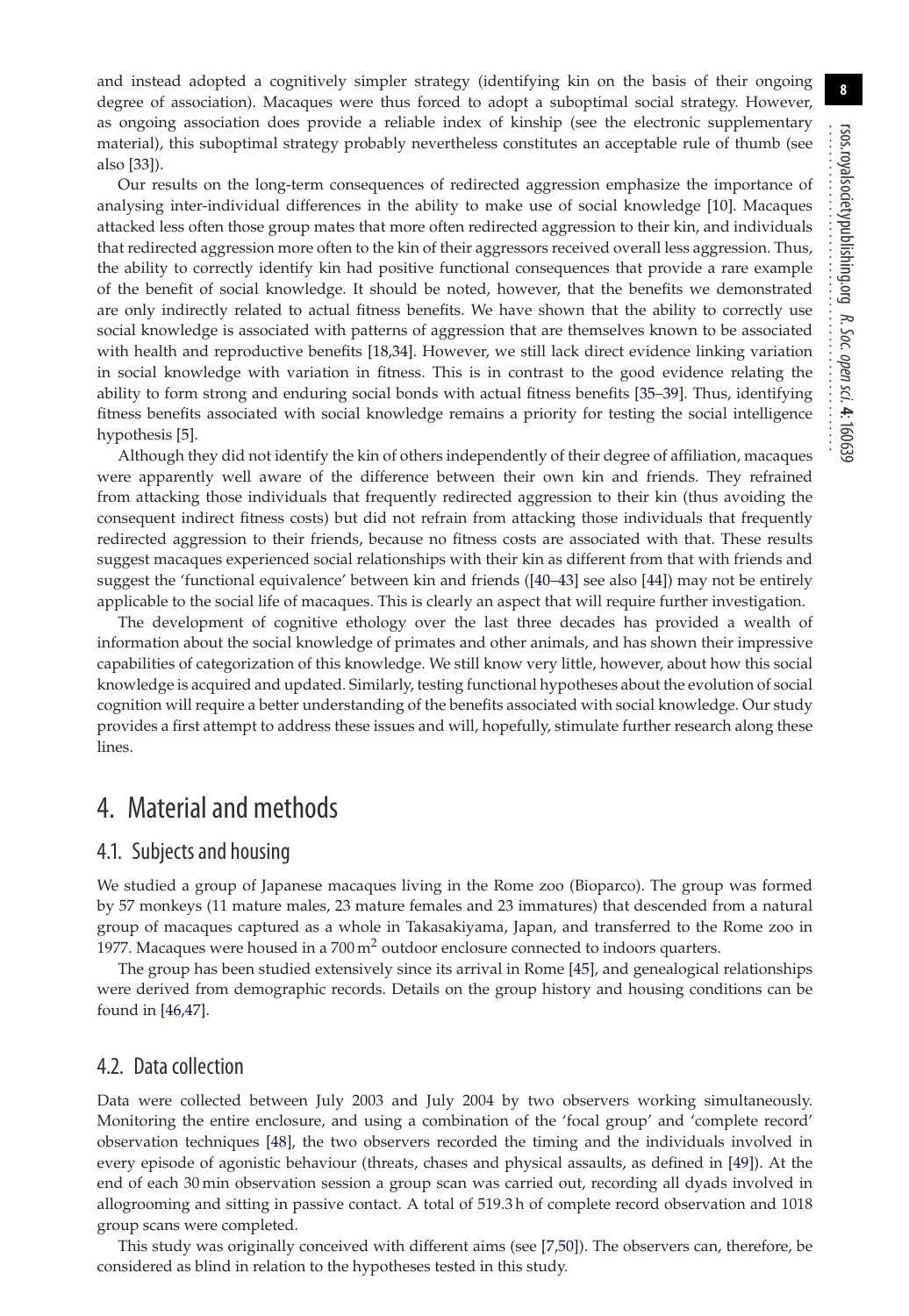### 4.3. Data analysis

We calculated dyadic scores for rates of aggression given and received, proportion of time spent grooming and sitting in contact, and probability of coalition formation. We used dyadic scores of grooming, sit in contact and coalitions collected over the entire study period to generate dyadic values of the CSI [29]. These were used as a measure of the ongoing degree of association. Degrees of maternal kinship were derived from demographic records. Kinship and CSI were entered as continuous variables into statistical analyses. When, however, we had to categorize dyads as kin or non-kin or as friend or non-friend (for example, to include or exclude some dyads from analysis), we considered as kin those dyads with  $r \geq 0.125$  and as friends those non-kin dyads with a CSI larger than the group median.

We adopt the following terms (see also electronic supplementary material, figure S1): the aggressor is the individual that initiated an aggressive episode; the victim is the individual that received the aggressive episode; the target of redirection is the individual that received the first aggression by the original victim following the original aggression (or a control point). Most analyses were based on a comparison of the behaviour of macaques following the receipt of aggression or random control points. Random control points were generated by shifting the timing of each observed aggressive episode by 10 observation sessions (i.e. in each 30 min observation session, control points had the same timing of the real aggressive episodes observed in the 10th observation session preceding it). Control points retained the identities of the original aggressor and victim. In this way, we obtained a sample of control points that was comparable with that of the observed aggressive episodes both in total size per each victim and aggressor and in its seasonal fluctuations. This method follows [48] and is equivalent to the post-conflict/matched control method commonly used in studies of post-conflict behaviour [51].

We used survival analysis (the Peto–Peto test) to test for the occurrence of redirected aggression and of renewed aggression. Individual aggressive episodes were the unit of analysis, and we inserted the victim identity as a stratification variable in order to avoid pseudoreplication and obtain within-subject analyses. In order to test for redirected aggression, we compared the time elapsed between the receipt of aggression and the first aggressive episode by the victim with that between control points and the first aggressive episode by the victim. We used the same strategy when testing for renewed aggression, and compared the time elapsed between the receipt of the original aggression and the receipt of another aggressive episode from the same (or from another) aggressor with the time elapsed between random control points and the receipt of aggression.

We used within-subject (fixed-effect) linear regressions with robust standard errors [52] to compare the degree of kinship and/or CSI between the aggressor and the target of redirection after observed aggressive episodes and after control points (remember that control points were associated with the identities of a victim and an aggressor). Individual aggressive episodes were our unit of analysis. We followed the methods proposed by [53] for comparing the coefficients of analyses that controlled or did not control for the effect of CSI.

We used conditional within-subject (fixed-effect) logistic regressions [52] to compare the probability of renewed aggression by the original aggressor (or by a third party) after redirection (i.e. aggression by the original victim to a third party) and in the absence of redirection. A similar analysis evaluated whether the probability of renewed aggression was modulated by the degree of kinship or by the CSI between the original aggressor and the target of redirection. In these analyses, we entered the natural logarithm of the time between redirection (or, in the absence of redirection, the mean time to redirection) and the end of the observation session as an offset variable. Individual aggressive episodes were our unit of analysis.

We used a within-subject (fixed-effect) linear regression with robust standard errors to evaluate the relations between the rate of aggression given and the probability that the victim would redirect aggression to the aggressor's kin or friends. Dyadic scores were the unit of analysis. Finally, we used a linear regression with robust standard errors to evaluate the relations between the rate of total aggression received and the overall probability to redirect aggression on an aggressor's kin or friend. Individuals were the unit of analysis.

All analyses were run using Stata 14.1 [54]. Complete regression tables, including sample sizes, are shown in the electronic supplementary material.

Ethics. This was a purely observational study conducted in a zoo setting. It complied with the Italian law that requires no authorization for such studies.

Data accessibility. Raw data are available in the Dryad Digital Repository: <http://dx.doi.org/10.5061/dryad.6q442> [55].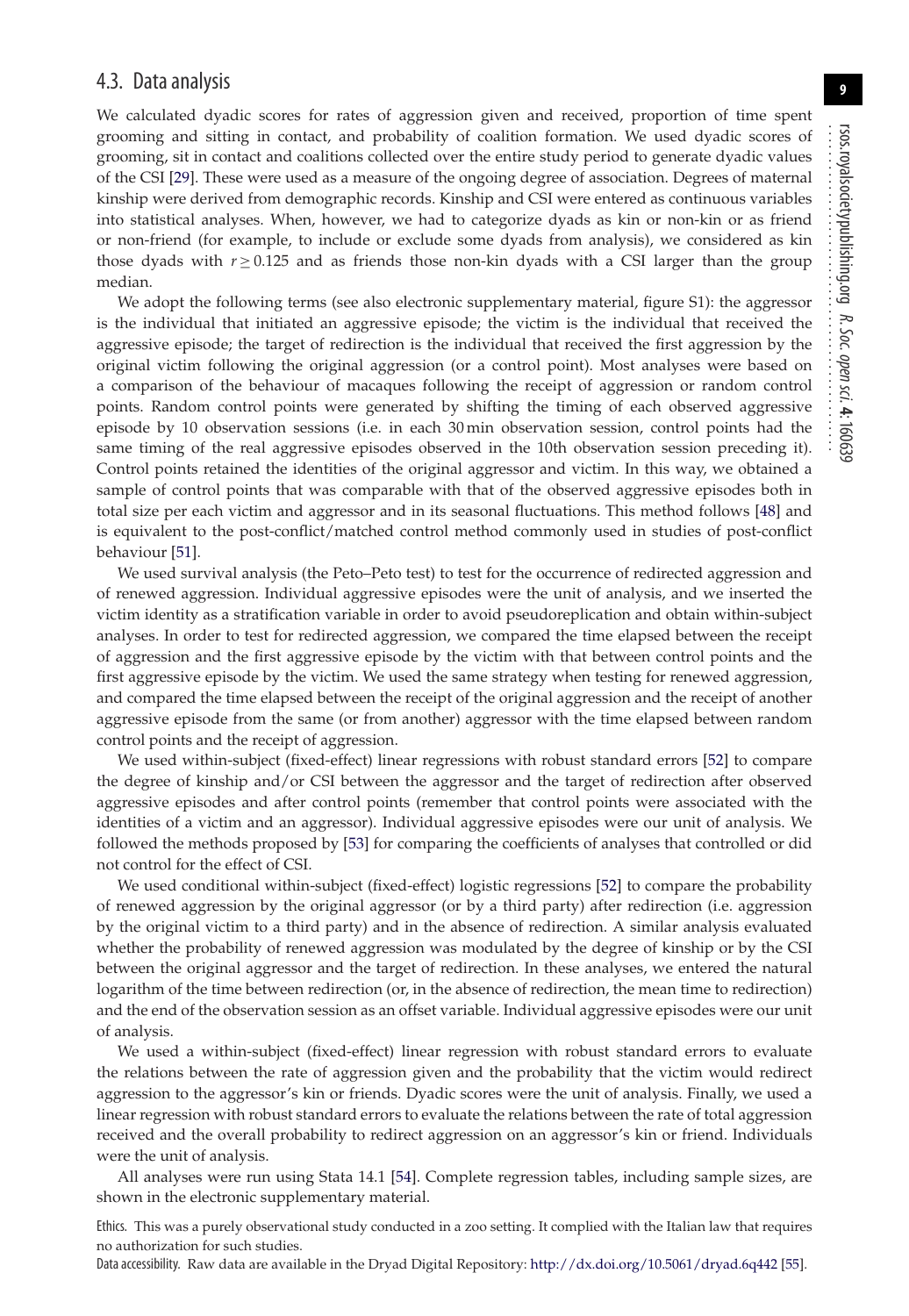Authors' contributions. B.T., E.P.d.S. and G.S. designed the study; B.T. and E.P.d.S. collected data; G.S. analysed data; B.T., E.P.d.S., J.F. and G.S. wrote the paper.

Competing interests. We declare no competing interests.

Funding. This study received no funding.

Acknowledgements. We thank the Rome zoo (Bioparco) for allowing us to study their colony of Japanese macaques, Brandon Wheeler for useful comments and Kritika Bhatia for help with data entry.

# References

- 1. Strassmann JE, Gilbert OM, Queller DC. 2011 Kin discrimination and cooperation in microbes. Annu. Rev. Microbiol. **65**, 349–367. [\(doi:10.1146/annurev.](http://dx.doi.org/10.1146/annurev.micro.112408.134109) [micro.112408.134109\)](http://dx.doi.org/10.1146/annurev.micro.112408.134109)
- 2. Waldman B. 1988 The ecology of kin recognition. Annu. Rev. Ecol. Syst.**19**, 543–571. [\(doi:10.1146/](http://dx.doi.org/10.1146/annurev.es.19.110188.002551) [annurev.es.19.110188.002551\)](http://dx.doi.org/10.1146/annurev.es.19.110188.002551)
- 3. Engh AL, Siebert ER, Greenberg DA, Holekamp KE. 2005 Patterns of alliance formation and postconflict aggression indicate spotted hyaenas recognize third-party relationships. Anim. Behav. **69**, 209–217. [\(doi:10.1016/j.anbehav.2004.04.013\)](http://dx.doi.org/10.1016/j.anbehav.2004.04.013)
- 4. Paz-Y-Miño C G, Bond AB, Kamil AC, Balda RP. 2004 Pinyon jays use transitive inference to predict social dominance. Nature **430**, 778–781. [\(doi:10.1038/](http://dx.doi.org/10.1038/nature02723) [nature02723\)](http://dx.doi.org/10.1038/nature02723)
- 5. Seyfarth RM, Cheney DL. 2012 Knowledge of social relations. In The evolution of primate societies (eds J Mitani, J Call, P Kappeler, R Palombit, J Silk), pp. 628–642. Chicago, IL: University of Chicago Press.
- 6. Seyfarth RM, Cheney DL. 2015 Social cognition. Anim. Behav. **103**, 191–202. [\(doi:10.1016/j.anbe](http://dx.doi.org/10.1016/j.anbehav.2015.01.030) [hav.2015.01.030\)](http://dx.doi.org/10.1016/j.anbehav.2015.01.030)
- 7. Schino G, Tiddi B, Polizzi di Sorrentino E. 2006 Simultaneous classification by rank and kinship in Japanese macaques. Anim. Behav.**71**, 1069–1074. [\(doi:10.1016/j.anbehav.2005.07.019\)](http://dx.doi.org/10.1016/j.anbehav.2005.07.019)
- 8. Bergman TJ, Beehner JC, Cheney DL, Seyfarth RM. 2003 Hierarchical classification by rank and kinship in baboons.Science**302**, 1234–1236. [\(doi:10.1126/](http://dx.doi.org/10.1126/science.1087513) [science.1087513\)](http://dx.doi.org/10.1126/science.1087513)
- 9. Cheney DL, Seyfarth RM. 2007 Baboon metaphysics: the evolution of a social mind. Chicago, IL: University of Chicago Press.
- 10. Thornton A, Lukas D. 2012 Individual variation in cognitive performance: developmental and evolutionary perspectives.Phil. Trans. R. Soc. B **367**, 2773–2783. [\(doi:10.1098/rstb.2012.0214\)](http://dx.doi.org/10.1098/rstb.2012.0214)
- 11. Dasser V. 1988 A social concept in Java monkeys. Anim. Behav.**36**, 225–230. [\(doi:10.1016/S0003-](http://dx.doi.org/10.1016/S0003-3472(88)80265-3) [3472\(88\)80265-3\)](http://dx.doi.org/10.1016/S0003-3472(88)80265-3)
- 12. Lieberman D, Tooby J, Cosmides L. 2007 The architecture of human kin detection. Nature **445**, 727–731. [\(doi:10.1038/nature05510\)](http://dx.doi.org/10.1038/nature05510)
- 13. Rowe C, Healy SD. 2014 Measuring variation in cognition. Behav. Ecol.**25**, 1287–1292. [\(doi:10.1093/](http://dx.doi.org/10.1093/beheco/aru090) [beheco/aru090\)](http://dx.doi.org/10.1093/beheco/aru090)
- 14. Keagy J, Savard J-F, Borgia G. 2011 Complex relationship between multiple measures of cognitive ability and male mating success in satin bowerbirds,Ptilonorhynchus violaceus. Anim. Behav. **81**, 1063–1070. [\(doi:10.1016/j.anbehav.2011.02.018\)](http://dx.doi.org/10.1016/j.anbehav.2011.02.018)
- 15. Snowberg LK, Benkman CW. 2009 Mate choice based on a key ecological performance trait. J. Evol. Biol.**22**, 762–769. [\(doi:10.1111/j.1420-9101.2009.](http://dx.doi.org/10.1111/j.1420-9101.2009.01699.x) [01699.x\)](http://dx.doi.org/10.1111/j.1420-9101.2009.01699.x)
- 16. Cole EF, Morand-Ferron J, Hinks AE, Quinn JL. 2012 Cognitive ability influences reproductive life history variation in the wild. Curr. Biol. 22, 1808-1812. [\(doi:10.1016/j.cub.2012.07.051\)](http://dx.doi.org/10.1016/j.cub.2012.07.051)
- 17. Seyfarth RM, Cheney DL. 2013 Affiliation, empathy, and the origins of theory of mind. Proc. Natl Acad. Sci. USA **110**(Suppl.), 10 349–10 356. [\(doi:10.1073/](http://dx.doi.org/10.1073/pnas.1301223110) [pnas.1301223110\)](http://dx.doi.org/10.1073/pnas.1301223110)
- 18. Majolo B, Lehmann J, de Bortoli Vizioli A, Schino G. 2012 Fitness-related benefits of dominance in primates. Am. J. Phys. Anthropol.**147**, 652–660. [\(doi:10.1002/ajpa.22031\)](http://dx.doi.org/10.1002/ajpa.22031)
- 19. Judge PG. 1982 Redirection of aggression based on kinship in a captive group of pigtail macaques. Int. J. Primatol.**3**, 301.
- 20. Cheney DL, Seyfarth RM. 1980 Vocal recognition in free-ranging vervet monkeys. Anim. Behav.**28**, 362–367. [\(doi:10.1016/S0003-3472\(80\)80044-3\)](http://dx.doi.org/10.1016/S0003-3472(80)80044-3)
- 21. Perry S, Barrett HC, Manson JH. 2004 White-faced capuchin monkeys show triadic awareness in their choice of allies. Anim. Behav. **67**, 165–170. [\(doi:10.1016/j.anbehav.2003.04.005\)](http://dx.doi.org/10.1016/j.anbehav.2003.04.005)
- 22. Silk JB. 1999 Male bonnet macaques use information about third-party rank relationships to recruit allies. Anim. Behav.**58**, 45–51. [\(doi:10.1006/](http://dx.doi.org/10.1006/anbe.1999.1129) [anbe.1999.1129\)](http://dx.doi.org/10.1006/anbe.1999.1129)
- 23. Aureli F, Fraser ON, Schaffner CM, Schino G. 2012 The regulation of social relationships. In The evolution of primate societies (eds J Mitani, J Call, P Kappeler, R Palombit, J Silk), pp. 531–551. Chicago, IL: University of Chicago Press.
- 24. Kazem AJN, Aureli F. 2005 Redirection of aggression: multiparty signalling within a network? In Animal communication networks (ed. PK McGregor), pp. 191–218. Cambridge, UK: Cambridge University Press.
- 25. Aureli F, van Schaik CP. 1991 Post-conflict behaviour in long-tailed macaques (Macaca fascicularis): I. The social events.Ethology **89**, 89–100. [\(doi:10.1111/j.](http://dx.doi.org/10.1111/j.1439-0310.1991.tb00296.x) [1439-0310.1991.tb00296.x\)](http://dx.doi.org/10.1111/j.1439-0310.1991.tb00296.x)
- 26. Aureli F, Cozzolino R, Cordischi C, Scucchi S. 1992 Kin-oriented redirection among Japanese macaques: an expression of a revenge system? Anim. Behav. **44**, 283–291. [\(doi:10.1016/0003-](http://dx.doi.org/10.1016/0003-3472(92)90034-7) [3472\(92\)90034-7\)](http://dx.doi.org/10.1016/0003-3472(92)90034-7)
- 27. Cheney DL, Seyfarth RM. 1986 The recognition of social alliances by vervet monkeys. Anim. Behav.**34**, 1722–1731. [\(doi:10.1016/S0003-3472\(86\)80259-7\)](http://dx.doi.org/10.1016/S0003-3472(86)80259-7)
- 28. Schino G, Marini C, 2014 Redirected aggression in mandrills: is it punishment? Behaviour **151**, 841–859. [\(doi:10.1163/1568539X-00003174\)](http://dx.doi.org/10.1163/1568539X-00003174)
- 29. Silk J, Cheney D, Seyfarth R. 2013 A practical guide to the study of social relationships. Evol. Anthropol. **22**, 213–225. [\(doi:10.1002/evan.21367\)](http://dx.doi.org/10.1002/evan.21367)
- 30. Cheney DL, Seyfarth RM. 1990 How monkeys see the world: inside the mind of another species. Chicago, IL: University of Chicago Press.
- 31. Schusterman RJ, Reichmuth CJ, Kastak D. 2000 How animals classify friends and foes. Curr. Dir. Psychol. Sci. **9**, 1–6. [\(doi:10.1111/1467-8721.00047\)](http://dx.doi.org/10.1111/1467-8721.00047)
- 32. Zentall TR, Galizio M, Critchfied TS. 2002 Categorization, concept learning, and behavior analysis: an introduction. J. Exp. Anal. Behav.**78**, 237–248. [\(doi:10.1901/jeab.2002.78-237\)](http://dx.doi.org/10.1901/jeab.2002.78-237)
- 33. le Roux A, Bergman TJ. 2012 Indirect rival assessment in a social primate, Theropithecus gelada. Anim. Behav. **83**, 249–255. [\(doi:10.1016/](http://dx.doi.org/10.1016/j.anbehav.2011.10.034) [j.anbehav.2011.10.034\)](http://dx.doi.org/10.1016/j.anbehav.2011.10.034)
- 34. Abbott DH et al. 2003 Are subordinates always stressed? A comparative analysis of rank differences in cortisol levels among primates. Horm. Behav. **43**, 67–82. [\(doi:10.1016/S0018-506X\(02\)00037-5\)](http://dx.doi.org/10.1016/S0018-506X(02)00037-5)
- 35. Cameron EZ, Setsaas TH, Linklater WL. 2009 Social bonds between unrelated females increase reproductive success in feral horses. Proc. Natl Acad. Sci. USA **106**, 13 850–13 853. [\(doi:10.1073/pnas.](http://dx.doi.org/10.1073/pnas.0900639106) [0900639106\)](http://dx.doi.org/10.1073/pnas.0900639106)
- 36. Frère CH, Krützen M, Mann J, Connor RC, Bejder L, Sherwin WB. 2010 Social and genetic interactions drive fitness variation in a free-living dolphin population.Proc. Natl Acad. Sci. USA **107**, 19 949–19 954. [\(doi:10.1073/pnas.1007997107\)](http://dx.doi.org/10.1073/pnas.1007997107)
- 37. Schülke O, Bhagavatula J, Vigilant L, Ostner J. 2010 Social bonds enhance reproductive success in male macaques.Curr. Biol.**20**, 2207–2210. [\(doi:10.1016/j.cub.2010.10.058\)](http://dx.doi.org/10.1016/j.cub.2010.10.058)
- 38. Silk JB, Alberts SC, Altmann J. 2003 Social bonds of female baboons enhance infant survival. Science **302**, 1231–1234. [\(doi:10.1126/science.1088580\)](http://dx.doi.org/10.1126/science.1088580)
- 39. Silk JB, Beehner JC, Bergman TJ, Crockford C, Engh AL, Moscovice LR, Wittig RM, Seyfarth RM, Cheney DL. 2010 Strong and consistent social bonds enhance the longevity of female baboons. Curr. Biol. **20**, 1359–1361. [\(doi:10.1016/j.cub.2010.05.067\)](http://dx.doi.org/10.1016/j.cub.2010.05.067)
- 40. Ackerman JM, Kenrick DT, Schaller M. 2007 Is friendship akin to kinship?Evol. Hum. Behav.**28**, 365–374. [\(doi:10.1016/j.evolhumbehav.2007.04.004\)](http://dx.doi.org/10.1016/j.evolhumbehav.2007.04.004)
- 41. DeVries AC, Glasper ER, Detillion CE. 2003 Social modulation of stress responses.Physiol. Behav.**79**, 399–407. [\(doi:10.1016/S0031-9384\(03\)00152-5\)](http://dx.doi.org/10.1016/S0031-9384(03)00152-5)
- 42. McMullin JA, Marshall VW. 1996 Family, friends, stress, and well-being: does childlessness make a difference? Can. J. Aging **15**, 355-373. [\(doi:10.1017/S0714980800005821\)](http://dx.doi.org/10.1017/S0714980800005821)
- 43. Taylor SE, Klein LC, Lewis BP, Gruenewald TL, Gurung RAR, Updegraff JA. 2000 Biobehavioral responses to stress in females: tend-and-befriend, not fight-or-flight. Psychol. Rev. **107**, 411-429. [\(doi:10.1037/0033-295X.107.3.411\)](http://dx.doi.org/10.1037/0033-295X.107.3.411)
- 44. Christakis NA, Fowler JH. 2014 Friendship and natural selection.Proc. Natl Acad. Sci. USA **111**, 10 796–10 801. [\(doi:10.1073/pnas.1400825111\)](http://dx.doi.org/10.1073/pnas.1400825111)
- 45. Majolo B, Schino G, Troisi A. 2005 Towards thirty years of ethological research on the Japanese